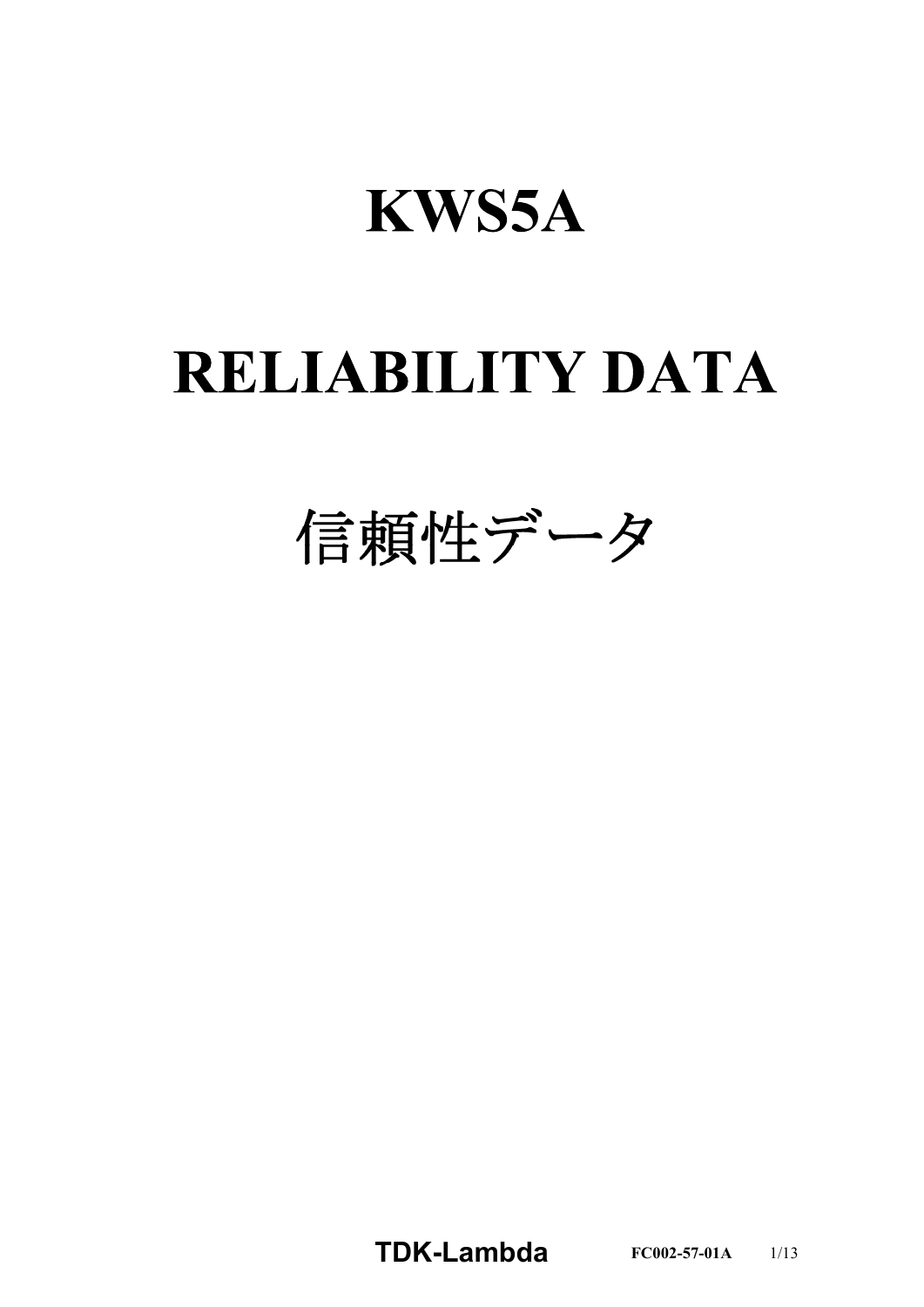# **INDEX**

| ۰, |
|----|

|                                                               | $3 - 4$ |
|---------------------------------------------------------------|---------|
| 2. 部品ディレーティング Component Derating ………………………………………              | $5 - 7$ |
| 3. 主要部品温度上昇值 Main Components Temperature Rise △T List ………………… | 8       |
| 4. 電解コンデンサ推定寿命計算値 Electrolytic Capacitor Lifetime …………………     | 9       |
| 5. アブノーマル試験 Abnormal Test ………………………………………………                  | 10      |
|                                                               | 11      |
| 7. ノイズシミュレート試験 Noise Simulate Test ………………………………………            | 12      |
|                                                               | 13      |

\* 試験結果は、代表データでありますが、全ての製品はほぼ同等な特性を示します。 従いまして、以下の結果は参考値とお考え願います。

Test results are typical data. Nevertheless the following results are considered to be reference data because all units have nearly the same characteristics.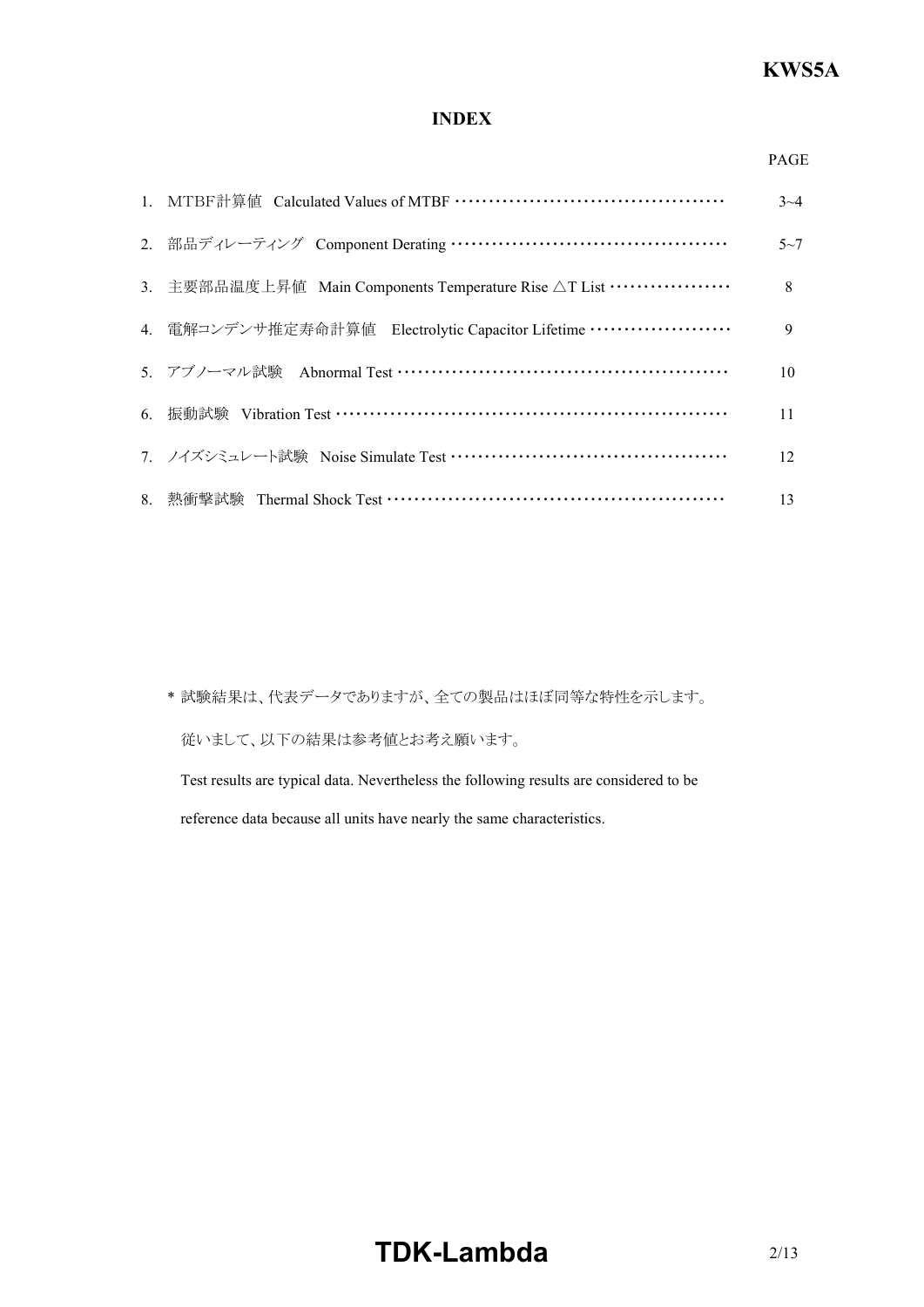# *RWS 50B600B Series* **KWS5A**

# **1. MTBF Calculated Values of MTBF**

## **(1) MTBF Parts stress reliability projection MTBF**

#### **MODEL : KWS5A-24**

# **算出方法 Calculating Method**

Telcordiaの部品ストレス解析法(\*1)で算出されています。

故障率λssは、それぞれの部品ごとに電気ストレスと動作温度によって決定されます。 Calculated based on parts stress reliability projection of Telcordia (\*1). Individual failure rate  $\lambda_{SS}$  is calculated by the electric stress and temperature rise of the each part.

> \*1: Telcordia document "Reliability Prediction Procedure for Electronic Equipment" (Document number SR-332, Issue3)

<算出式>

$$
MTBF = \frac{1}{\lambda_{equip}} = \frac{1}{\pi_E \sum_{i=1}^{m} (N_i \cdot \lambda_{ssi})} \times 10^9 \text{ E}
$$
 (Hours)  

$$
\lambda_{ssi} = \lambda_{Gi} \cdot \pi_{Qi} \cdot \pi_{Si} \cdot \pi_{Ti}
$$

λequip :全機器故障率(FITs) Total equipment failure rate (FITs = Failures in10<sup>9</sup> hours) λG*i*uip :i 番目の部品に対する基礎故障率 Generic failure rate for the ith part πQ*i*uip :i 番目の部品に対する品質ファクタ Quality factor for the ith part πS*i*uip :i 番目の部品に対するストレスファクタ Stress factor for the ith part πT*i*uip :i 番目の部品に対する温度ファクタ Temperature factor for the ith part *m*uiip :異なる部品の数 Number of different part types *NiT*ui :i 番目の部品の個数 Quantity of ith part type π*E*Uiip :機器の環境ファクタ Equipment environmental factor

#### **MTBF MTBF Values**

| 条件 Conditions        |                |                               |       |                            |         |                          |
|----------------------|----------------|-------------------------------|-------|----------------------------|---------|--------------------------|
| ・入力電圧                | : 230VAC       |                               |       | ・出力電圧、電流                   |         | : 24VDC, 0.22A $(100\%)$ |
| Input voltage        |                |                               |       | Output voltage $&$ current |         |                          |
|                      |                | ・環境ファクタ : GB (Ground, Benign) | ・取付方法 |                            | :標準取付 A |                          |
| Environmental factor |                |                               |       | Mounting method            |         | : Standard mounting A    |
|                      | SR-332, Issue3 |                               |       |                            |         |                          |
|                      |                | $MTBF(Ta=25^{\circ}C) =$      |       | 14,416,059                 | 時間      | (Hours)                  |
|                      |                |                               |       |                            |         |                          |
|                      |                | BF(Ta=40                      |       | 6,271.941                  | 時間      | (Hours)                  |

# **TDK-Lambda** 3/13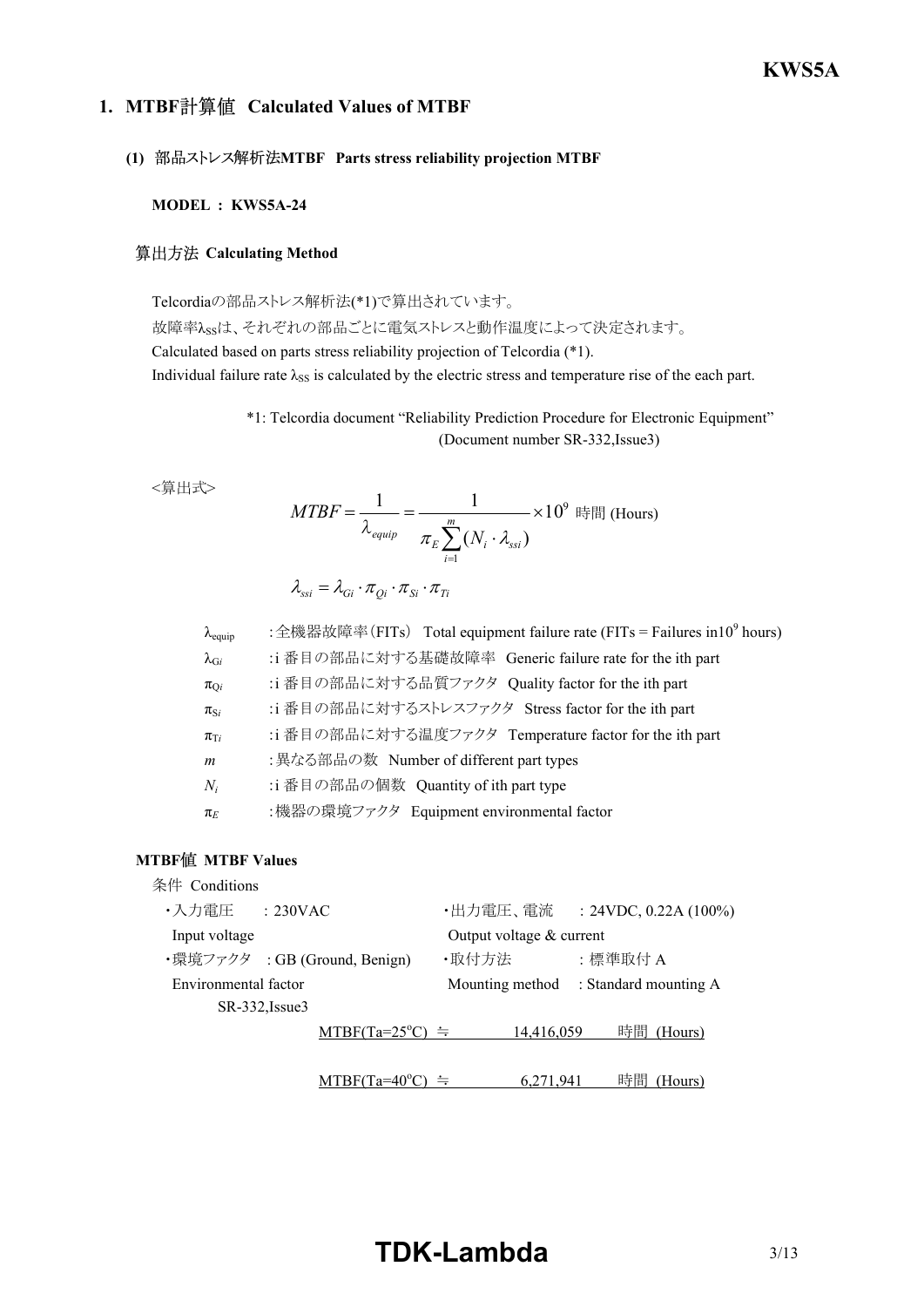# **(2) MTBF Part count reliability projection MTBF**

# **MODEL : KWS5A-24**

# **算出方法 Calculating Method**

JEITA (RCR-9102B)の部品点数法で算出されています。

それぞれの部品ごとに、部品故障率λGが与えられ、各々の点数によって決定されます。 Calculated based on part count reliability projection of JEITA (RCR-9102B). Individual failure rates  $\lambda_G$  is given to each part and MTBF is calculated by the count of each part.

<算出式>

$$
MTBF = \frac{1}{\lambda_{\text{equip}}} \times 10^6 = \frac{1}{\sum_{i=1}^n n_i (\lambda_{\text{c}} \pi_{\text{Q}})_i} \times 10^6 \text{ H, (Hours)}
$$

- $\lambda_{\text{eeuip}}$  : 全機器故障率 (故障数 /  $10^6$ 時間) Total Equipment Failure Rate (Failure  $/ 10^6$ Hours)
- $\lambda_G$  : i番目の同属部品に対する故障率 (故障数 / 10<sup>6</sup>時間) Generic Failure Rate for The ith Generic Part (Failure  $/ 10<sup>6</sup>$ Hours)
- ni : i 番目の同属部品の個数 Quantity of ith Generic Part
- n : 異なった同属部品のカテゴリーの数 Number of Different Generic Part Categories
- $\pi_{Q}$  : i 番目の同属部品に対する品質ファクタ $(\pi_{Q}=1)$ Generic Quality Factor for The ith Generic Part  $(\pi_0=1)$

## **MTBF MTBF Values**

GF : 地上、固定 (Ground, Fixed)

#### **RCR-9102B**

MTBF ≒ 593,444 時間 (Hours)

# **TDK-Lambda** 4/13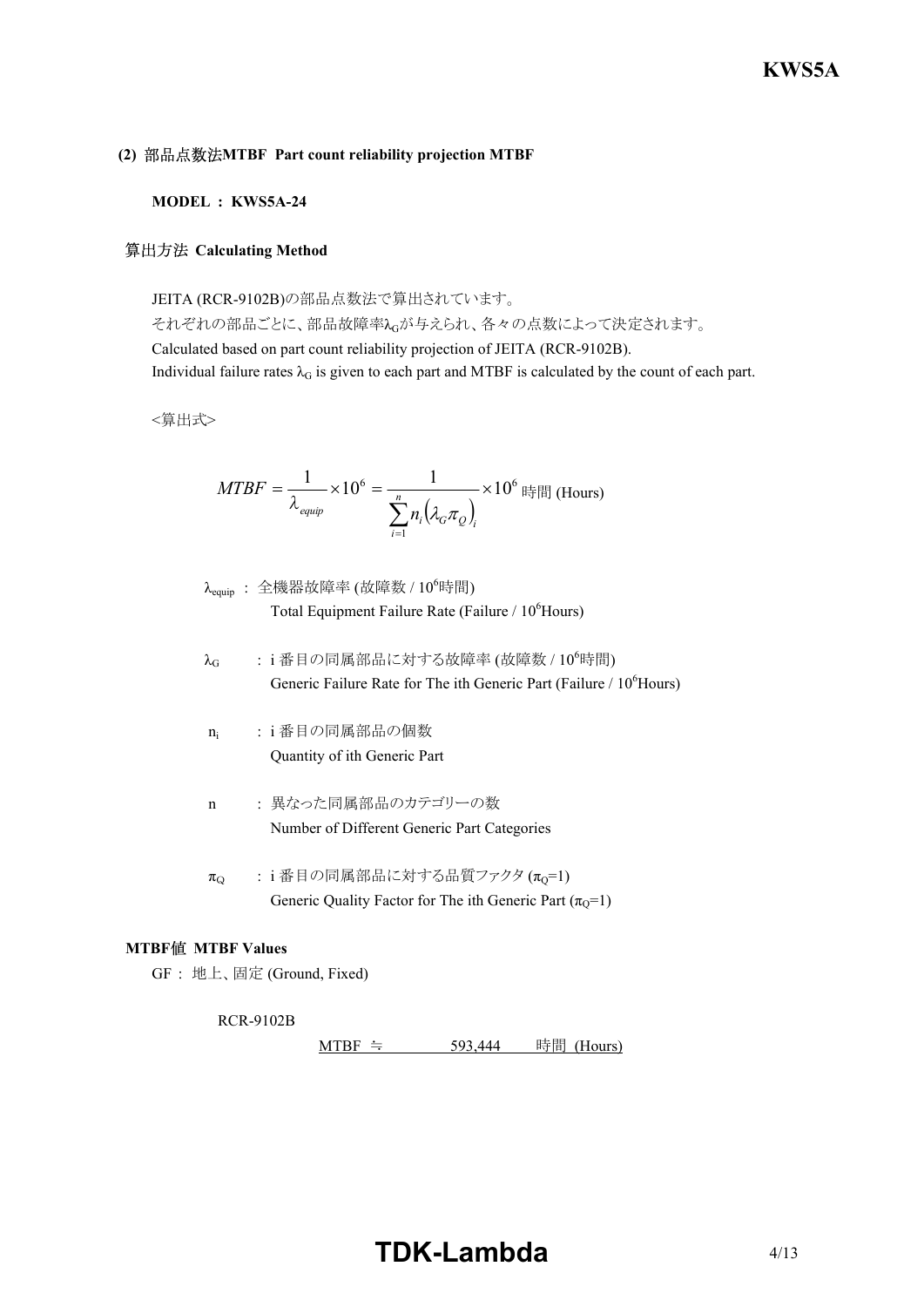# **2. 部品ディレーティング Components Derating**

**MODEL : KWS5A-5** 

#### **(1) Calculating Method**

(a) 測定方法 Measuring method

| 取付方法            | :標準取付:A               | 周囲温度                     | :55 $^{\circ}$ C     |
|-----------------|-----------------------|--------------------------|----------------------|
| Mounting method | Standard mounting : A | Ambient temperature      |                      |
| 入力電圧            | $: 100, 200$ VAC      | 出力電圧、電流                  | : 5VDC, 1A $(100\%)$ |
| Input voltage   |                       | Output voltage & current |                      |

(b) 半導体 Semiconductors

ケース温度、消費電力、熱抵抗より使用状態の接合点温度を求め最大定格、接合点温度との比較を 求めました。

Compared with maximum junction temperature and actual one which is calculated based on case temperature, power dissipation and thermal impedance.

(c) IC、抵抗、コンデンサ等 IC, Resistors, Capacitors, etc.

周囲温度、使用状態、消費電力など、個々の値は設計基準内に入っています。 Ambient temperature, operating condition, power dissipation and so on are within derating criteria.

(d) 熱抵抗算出方法 Calculating method of thermal impedance

$$
\theta j - c = \frac{Tj(max) - Tc}{Pj(max)} \qquad \theta j - l = \frac{Tj(max) - Tl}{Pj(max)}
$$

Tc : ディレーティングの始まるケース温度 一般に25°C

Case Temperature at Start Point of Derating;  $25^{\circ}$ C in General

Tl : ディレーティングの始まるリード温度 一般に25°C Lead Temperature at Start Point of Derating;  $25^{\circ}$ C in General

Pj(max) : 最大接合点(チャネル)損失 (Pch(max)) Maximum Junction (channel) Dissipation

Tj(max) : 最大接合点(チャネル)温度 (Tch(max)) Maximum Junction (channel) Temperature

- θjc : 接合点(チャネル)からケースまでの熱抵抗  $(\theta$ ch-c) Thermal Impedance between Junction (channel) and Case
- θj-l : 接合点(チャネル)からリードまでの熱抵抗
- $(\theta$ ch-l) Thermal Impedance between Junction (channel) and Lead

# **TDK-Lambda** 5/13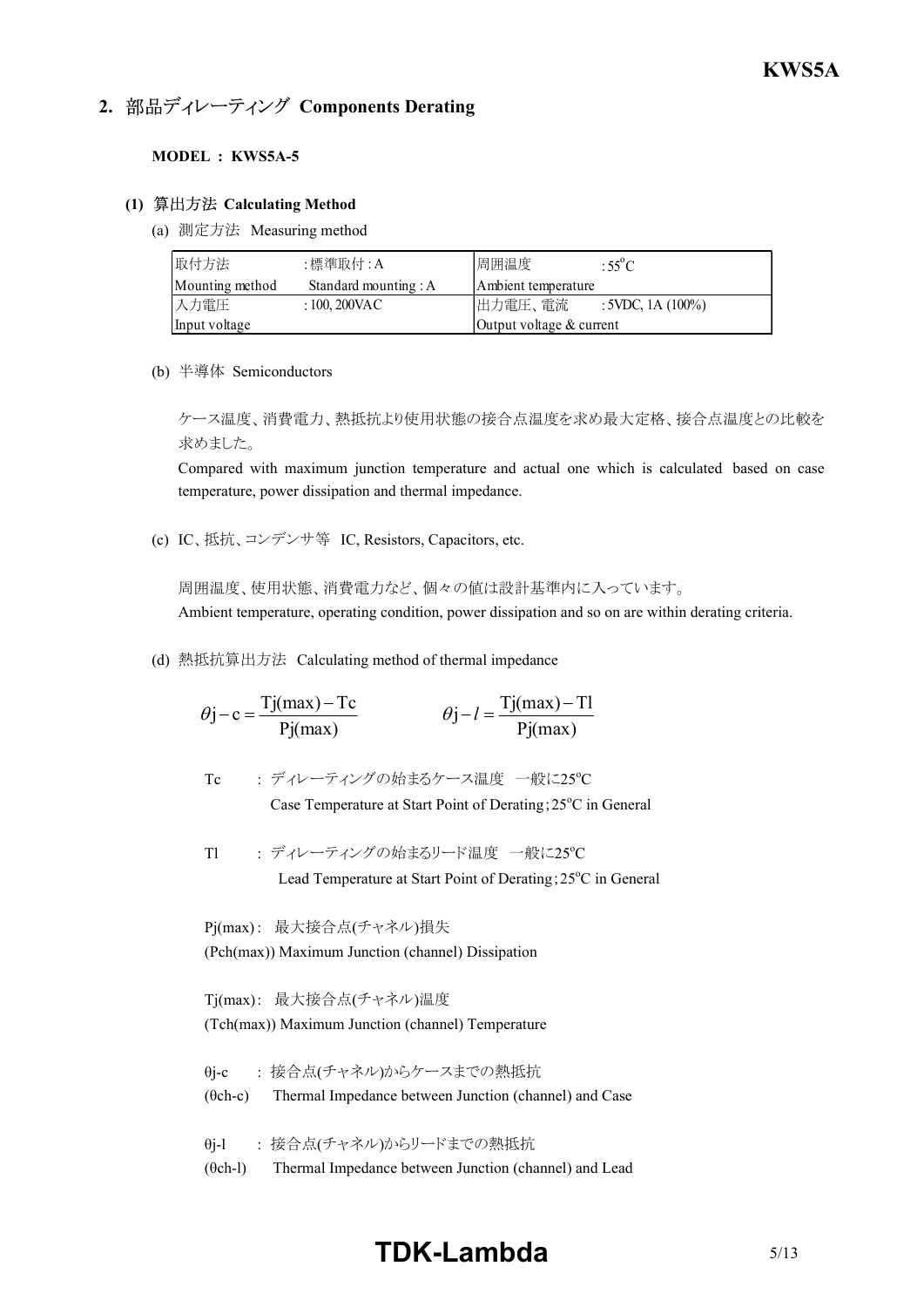| 部品番号<br>Location No. | $V_{in} = 100$ VAC                                | $Load = 100\%$               | $Ta = 55^{\circ}C$ |
|----------------------|---------------------------------------------------|------------------------------|--------------------|
| Q1                   | Tj (max) = $150 °C$                               | $\theta$ j-c = 2.08 °C/W     |                    |
| STU7N60M2            | $Pd = 0.47 W$                                     | $\Delta Tc = 26.9 \degree C$ | $Tc = 81.9$ °C     |
| ST Micro             | $Tj = Tc + ((\theta j - c) \times Pd) = 82.9$ °C  |                              |                    |
|                      | $D.F. = 55.3 \%$                                  |                              |                    |
| D <sub>10</sub> 1    | T <sub>j</sub> (max) = $150$ °C                   | $\theta$ j-l = 40 °C/W       |                    |
| MSB10M               | $Pd = 0.20 W$                                     | $\Delta T l = 19.8 °C$       | $T = 74.8 °C$      |
| <b>LITE-ON</b>       | $Tj = Tl + ((\theta j - l) \times Pd) = 82.8 °C$  |                              |                    |
|                      | $D.F. = 55.2 \%$                                  |                              |                    |
| D102                 | $Ti$ (max) = 175 °C                               | $\theta$ j-l = 25 °C/W       |                    |
| <b>S1JL</b>          | $Pd = 0.01 W$                                     | $\Delta T l = 22.6$ °C       | $T = 77.6 °C$      |
| <b>TSC</b>           | $Tj = Tl + ((\theta j - l) \times Pd) = 77.9$ °C  |                              |                    |
|                      | $D.F. = 44.5\%$                                   |                              |                    |
| D <sub>103</sub>     | Tj (max) = $150 °C$                               | $\theta$ j-l = 35 °C/W       |                    |
| <b>ES1DL</b>         | $Pd = 0.05 W$                                     | $\Delta T l = 23.8 °C$       | $T = 78.8 °C$      |
| <b>TSC</b>           | $Tj = T1 + ((\theta j - 1) \times Pd) = 80.6$ °C  |                              |                    |
|                      | $D.F. = 53.7\%$                                   |                              |                    |
| D <sub>201</sub>     | T <sub>j</sub> (max) = $125$ °C                   | $\theta$ j-c = 20 °C/W       |                    |
| RB050L-40            | $Pd = 0.59 W$                                     | $\Delta Tc = 33.5$ °C        | $Tc = 88.5$ °C     |
| <b>ROHM</b>          | $Tj = Tc + ((\theta j - c) \times Pd) = 100.3$ °C |                              |                    |
|                      | $D.F. = 80.2 \%$                                  |                              |                    |
| A201                 | $Ti$ (max) = 150 °C                               | $\theta$ j-c = 50 °C/W       |                    |
| <b>TL431RN3</b>      | $Pd = 0.002 W$                                    | $\Delta Tc = 20.0$ °C        | $Tc = 75.0 °C$     |
| <b>CYS</b>           | $Tj = Tc + ((\theta j - c) \times Pd) = 75.1$ °C  |                              |                    |
|                      | $D.F. = 50.1 \%$                                  |                              |                    |
| <b>PC101</b>         | Tj (max) = $125 °C$                               | $\theta$ j-c = 0.25 °C/mW    |                    |
| <b>TLP291</b>        | $Pd = 18.1mW$                                     | $\Delta Tc = 22.7$ °C        | $Tc = 77.7 °C$     |
| <b>TOSHIBA</b>       | $Tj = Tc + ((\theta j - c) \times Pd) = 82.2 °C$  |                              |                    |
|                      | $D.F. = 65.8\%$                                   |                              |                    |

**(2) 部品ディレーティング表 Component Derating List**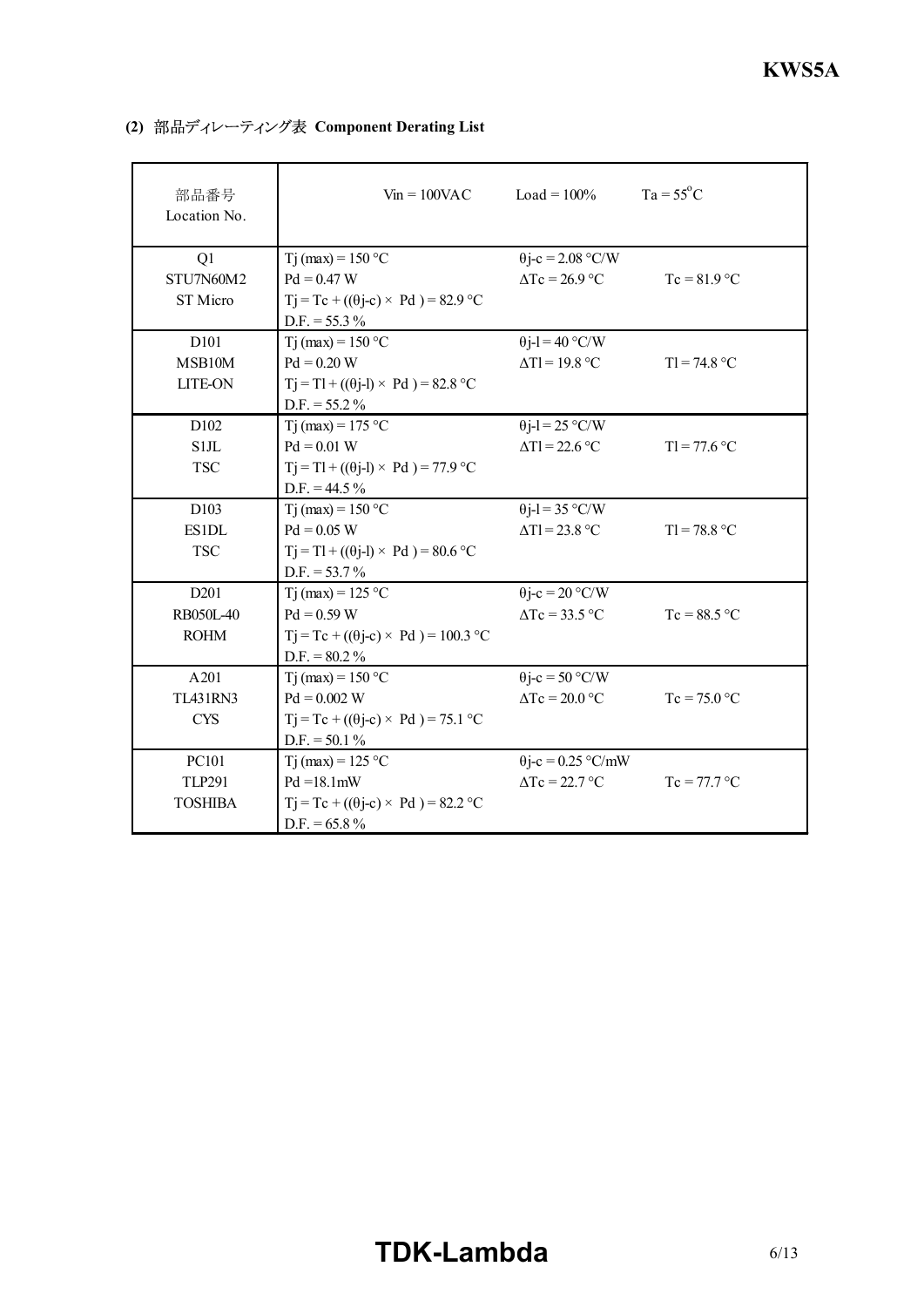| 部品番号<br>Location No. | $V_{\text{in}} = 200 \text{VAC}$                                    | $Load = 100\%$                 | $Ta = 55^{\circ}C$ |
|----------------------|---------------------------------------------------------------------|--------------------------------|--------------------|
| Q1                   | $Ti$ (max) = $150^{\circ}$ C                                        | $\theta$ j-c = 2.08 °C/W       |                    |
| STU7N60M2            | $Pd = 0.71 W$                                                       | $\Delta Tc = 32.6$ °C          | $Tc = 87.6 °C$     |
| ST Micro             | $Tj = Tc + ((\theta j - c) \times Pd) = 89.1$ °C<br>$D.F. = 59.4\%$ |                                |                    |
| D <sub>10</sub> 1    | Tj (max) = $150 °C$                                                 | $\theta$ j-l = 40 °C/W         |                    |
| MSB10M               | $Pd = 0.17 W$                                                       | $\Delta T l = 19.2 \text{ °C}$ | $T = 74.2 °C$      |
| <b>LITE-ON</b>       | $Tj = Tl + ((\theta j - l) \times Pd) = 81.0 °C$                    |                                |                    |
|                      | $D.F. = 54.0\%$                                                     |                                |                    |
| D <sub>102</sub>     | Tj (max) = $175 °C$                                                 | $\theta$ j-l = 25 °C/W         |                    |
| S1JL                 | $Pd = 0.01 W$                                                       | $\Delta T l = 24.9$ °C         | $T = 79.9 °C$      |
| <b>TSC</b>           | $Tj = T1 + ((\theta j - 1) \times Pd) = 80.2$ °C                    |                                |                    |
|                      | $D.F. = 45.8 \%$                                                    |                                |                    |
| D <sub>103</sub>     | $Ti$ (max) = 150 °C                                                 | $\theta$ j-l = 35 °C/W         |                    |
| <b>ES1DL</b>         | $Pd = 0.05 W$                                                       | $\Delta T l = 25.8 °C$         | $T = 80.8 °C$      |
| <b>TSC</b>           | $T_1 = T_1 + ((\theta_1 - 1) \times P_d) = 82.6$ °C                 |                                |                    |
|                      | $D.F. = 55.0\%$                                                     |                                |                    |
| D <sub>201</sub>     | T <sub>j</sub> (max) = $125$ °C                                     | $\theta$ j-c = 20 °C/W         |                    |
| RB050L-40            | $Pd = 0.58 W$                                                       | $\Delta Tc = 35.4$ °C          | $Tc = 90.4$ °C     |
| <b>ROHM</b>          | $Tj = Tc + ((\theta j - c) \times Pd) = 102.0 °C$                   |                                |                    |
|                      | $D.F. = 81.6\%$                                                     |                                |                    |
| A201                 | Tj (max) = $150 °C$                                                 | $\theta$ j-c = 50 °C/W         |                    |
| <b>TL431RN3</b>      | $Pd = 0.002 W$                                                      | $\Delta Tc = 21.4$ °C          | $Tc = 76.4 °C$     |
| <b>CYS</b>           | $Tj = Tc + ((\theta j - c) \times Pd) = 76.5$ °C                    |                                |                    |
|                      | $D.F. = 51.0\%$                                                     |                                |                    |
| <b>PC101</b>         | Tj (max) = $125$ °C                                                 | $\theta$ j-c = 0.25 °C/mW      |                    |
| <b>TLP291</b>        | $Pd = 17.7mW$                                                       | $\Delta Tc = 25.6$ °C          | $Tc = 80.6 °C$     |
| <b>TOSHIBA</b>       | $Tj = Tc + ((\theta j - c) \times Pd) = 85.0 °C$                    |                                |                    |
|                      | $D.F. = 68.0\%$                                                     |                                |                    |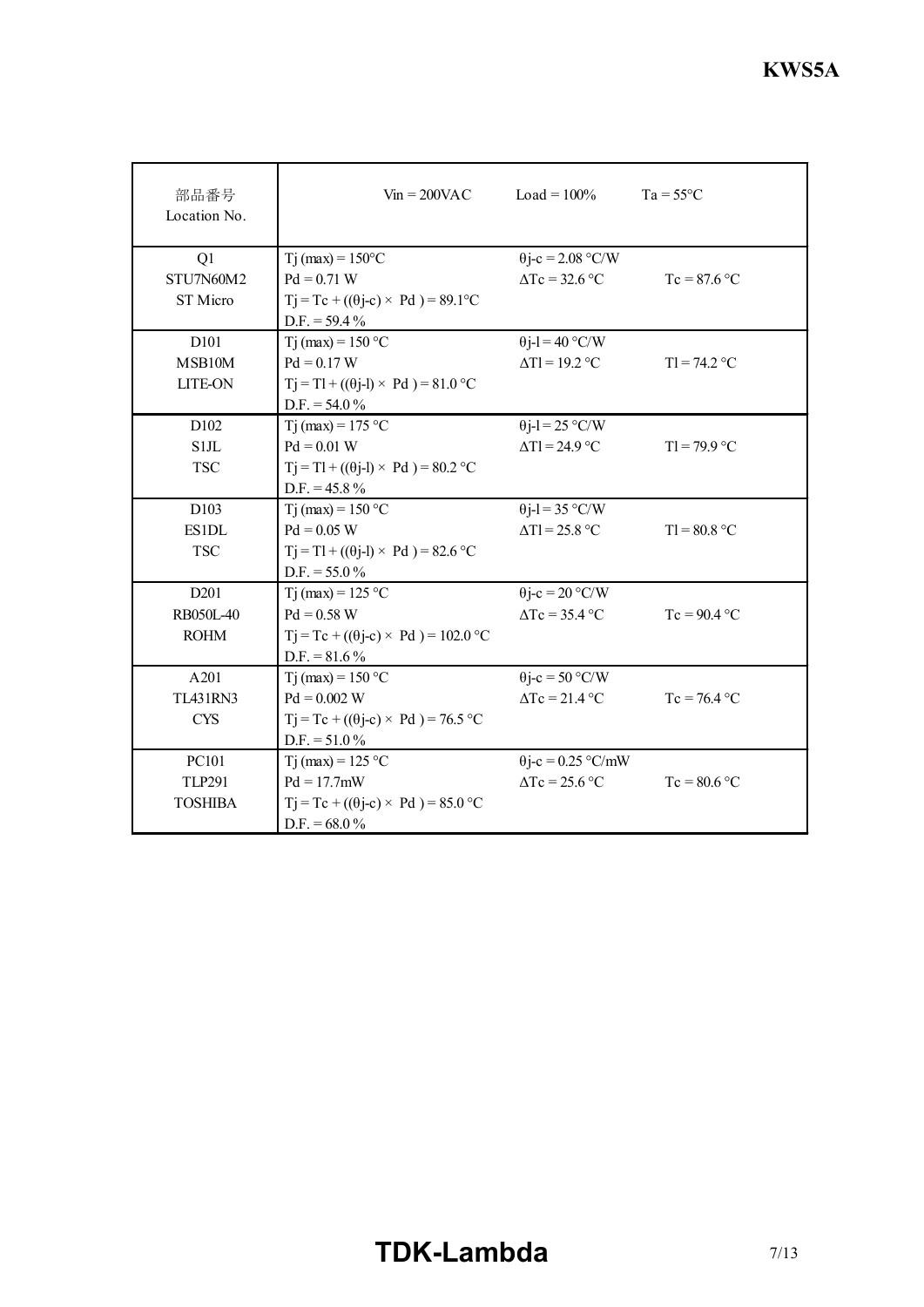#### *INSTRUCTION MANUAL* 3. 主要部品温度上昇值 Main Components Temperature Rise  $\Delta T$  List

**MODEL : KWS5A-5** 

**(1) Measuring Conditions**

|                                                               |              | Mounting A |  |  |
|---------------------------------------------------------------|--------------|------------|--|--|
| 取付方法<br>Mounting Method<br>(標準取付:A)<br>(Standard Mounting: A) |              |            |  |  |
| 入力電圧 Vin                                                      |              |            |  |  |
| Input Voltage                                                 | 100VAC       | 200VAC     |  |  |
| 出力電圧 Vout                                                     |              |            |  |  |
| Output Voltage                                                | 5VDC         |            |  |  |
| 出力電流 Iout                                                     |              |            |  |  |
| Output Current                                                | $100\%$ load |            |  |  |

# **(2) Measuring Results**

|                   |                        |        | $\Delta T$ Temperature Rise (°C) |
|-------------------|------------------------|--------|----------------------------------|
|                   | 出力ディレーティング             | 100VAC | $200$ VAC                        |
|                   | <b>Output Derating</b> |        | Ta=55 $\degree$ C                |
| 部品番号              | 部品名                    |        | 取付方向                             |
| Location No.      | Part name              |        | Mounting A                       |
| Q1                | <b>MOS FET</b>         | 26.9   | 32.6                             |
| D <sub>10</sub> 1 | <b>BRIDGE DIODE</b>    | 19.8   | 19.2                             |
| D <sub>102</sub>  | <b>DIODE</b>           | 22.6   | 24.9                             |
| D <sub>103</sub>  | <b>DIODE</b>           | 23.8   | 25.8                             |
| D <sub>201</sub>  | <b>DIODE</b>           | 33.5   | 35.4                             |
| T1                | <b>TRANS</b>           | 23.6   | 25.9                             |
| L <sub>201</sub>  | <b>CHOKE COIL</b>      | 24.6   | 26.3                             |
| C1                | <b>ECAP</b>            | 23.8   | 25.3                             |
| C <sub>2</sub>    | <b>ECAP</b>            | 26.7   | 29.8                             |
| C <sub>208</sub>  | <b>ECAP</b>            | 24.7   | 27.4                             |
| A101              | <b>CHIP IC</b>         | 25.9   | 28.2                             |
| A201              | SHUNT REGULATOR IC     | 20.0   | 21.4                             |
| PC101             | PHOTO COUPLER          | 22.7   | 25.6                             |

# **TDK-Lambda** 8/13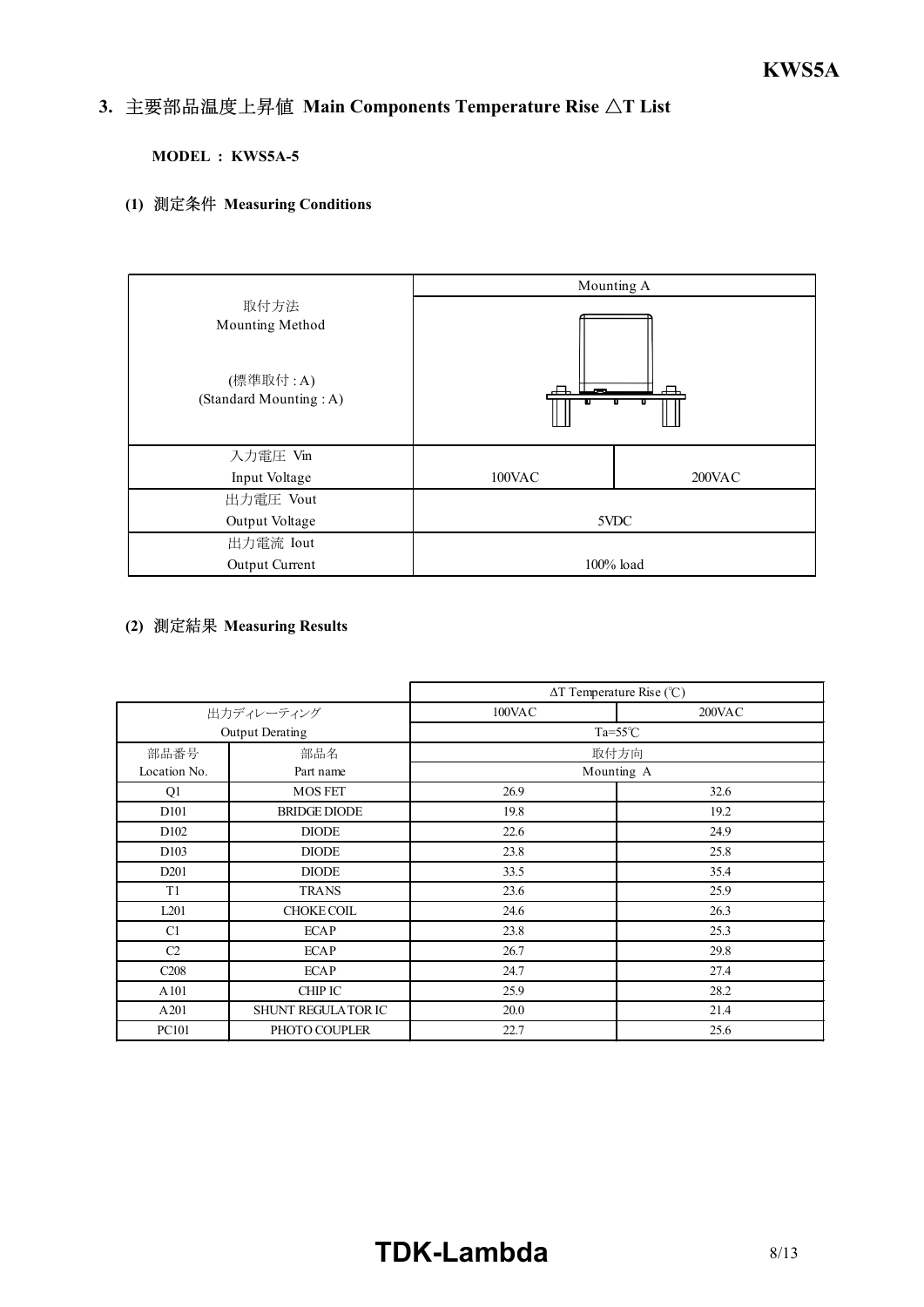# **4.** 電解コンデンサ推定寿命計算値 Electrolytic Capacitor Lifetime



上記推定寿命は、弊社計算方法により算出した値であり、封口ゴムの劣化等の影響を含めておりません。 The lifetime is calculated based on our method and doesn't include the seal rubber degradation effect etc.

# **TDK-Lambda** 9/13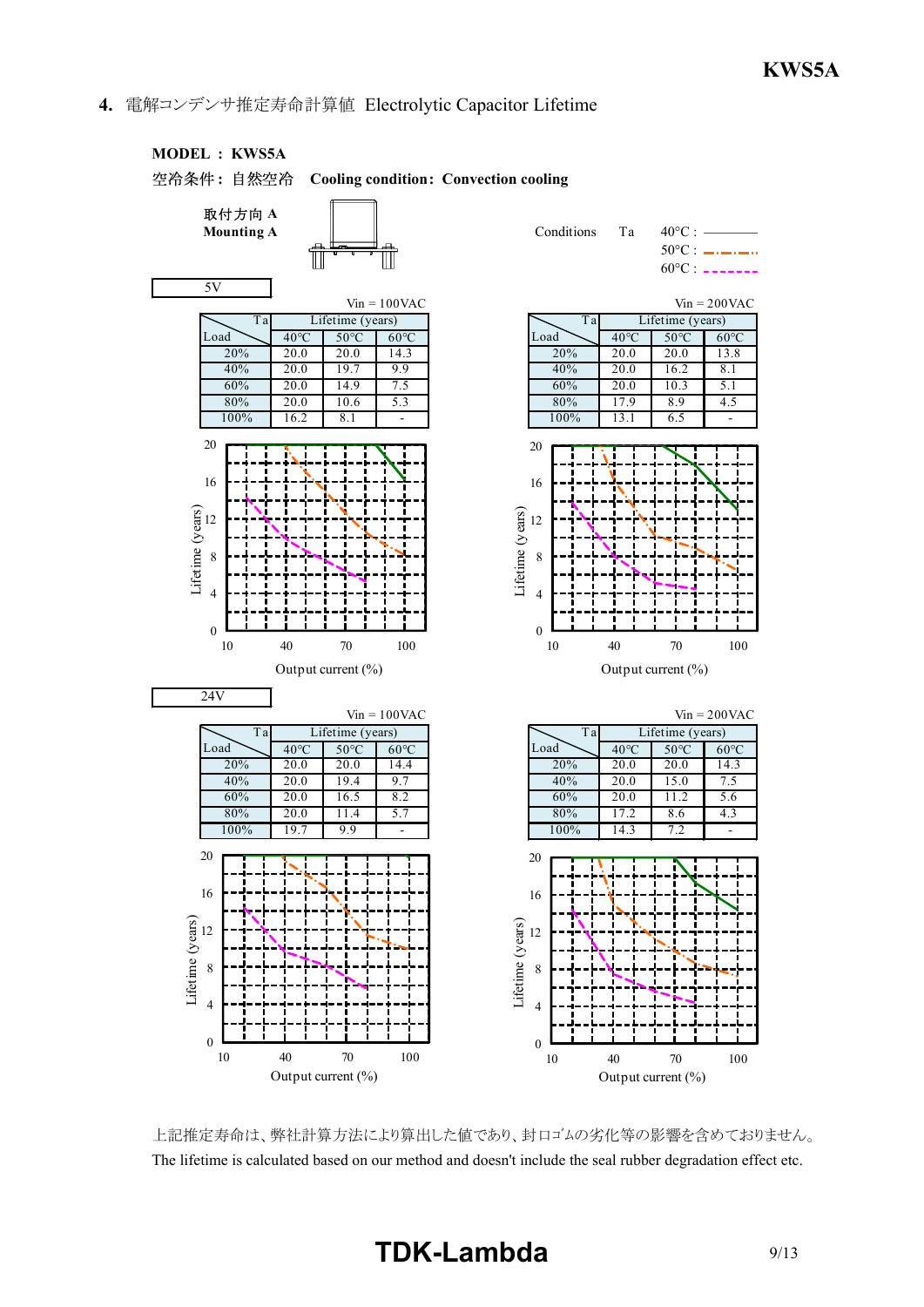# **5. アブノーマル試験 Abnormal Test**

**MODEL : KWS5A-5** 

**(1) Test Conditions**

Input :  $265VAC$  Output :  $5V$ ,  $100\%$  load Ta :  $25^{\circ}C$ 

# **(2) Test Results** (Da : Damaged)

|                                  | Test position    |                       |                          | Test<br>mode             | Test result           |             |             |             |                                                                                |                       |                     |              |        |                                     |                     |                          |                                                  |
|----------------------------------|------------------|-----------------------|--------------------------|--------------------------|-----------------------|-------------|-------------|-------------|--------------------------------------------------------------------------------|-----------------------|---------------------|--------------|--------|-------------------------------------|---------------------|--------------------------|--------------------------------------------------|
|                                  |                  |                       |                          |                          | $\mathbf{a}$          | $\mathbf b$ | $\mathbf c$ | $\mathbf d$ | $\mathbf{e}% _{B}=\mathbf{e}_{B}+\mathbf{e}_{B}+\mathbf{e}_{B}+\mathbf{e}_{B}$ | $\mathbf f$           | $\mathbf{g}% _{0}$  | $\mathbf{h}$ | 1      |                                     | k                   | $\mathbf{I}$             |                                                  |
| No.                              | Location<br>No.  | <b>T</b> est<br>point | Short                    | Open                     | $\operatorname{Fire}$ | Smoke       | Burst       | Smell       | Red hot                                                                        | Damaged               | Fuse blown          | O.V.P.       | O.C.P. | No output                           | No change           | Others                   | Note                                             |
| $\mathbf{1}$                     | C1               |                       | $\left(\right)$          |                          |                       |             |             |             |                                                                                | $\bigcirc$            | O                   |              |        | O                                   |                     |                          | Da: D101                                         |
| $\overline{2}$                   |                  |                       |                          | $\bigcirc$               |                       |             |             |             |                                                                                |                       |                     |              |        |                                     |                     | Ο                        | Output ripple increase                           |
| $\sqrt{3}$                       | C2               |                       | O                        |                          |                       |             |             |             |                                                                                | O                     | О                   |              |        | $\bigcirc$                          |                     |                          | Da: D101                                         |
| $\overline{4}$                   |                  |                       |                          | О                        |                       |             |             |             |                                                                                | O                     | O                   |              |        | O                                   |                     |                          | Da: A101, Q1                                     |
| $\overline{5}$<br>$\overline{6}$ | C50              |                       | $\bigcirc$               | $\circ$                  |                       |             |             |             |                                                                                |                       |                     |              |        |                                     |                     | $\bigcirc$<br>$\bigcirc$ | EMI worsen<br>EMI worsen                         |
| $\tau$                           |                  |                       | $\circlearrowright$      |                          |                       |             |             |             |                                                                                |                       |                     |              |        | $\bigcirc$                          |                     |                          |                                                  |
| $\sqrt{8}$                       | C208             |                       |                          | О                        |                       |             |             |             |                                                                                |                       |                     |              |        |                                     |                     | О                        | Output ripple increase                           |
| $\overline{9}$                   |                  | $AC-AC$               | O                        |                          |                       |             |             |             |                                                                                |                       | O                   |              |        | O                                   |                     |                          |                                                  |
| 10                               |                  | $AC-DC$               | $\circlearrowright$      |                          |                       |             |             |             |                                                                                | О                     | О                   |              |        | $\circ$                             |                     |                          | Da: D101                                         |
| 11                               | D101             | $DC-DC$               | О                        |                          |                       |             |             |             |                                                                                | $\circlearrowright$   | O                   |              |        | $\overline{\bigcirc}$               |                     |                          | Da: D101                                         |
| 12                               |                  | AC                    |                          | O                        |                       |             |             |             |                                                                                |                       |                     |              |        | $\bigcirc$                          |                     |                          |                                                  |
| 13                               |                  | DC                    |                          | $\overline{\bigcirc}$    |                       |             |             |             |                                                                                |                       |                     |              |        | O                                   |                     |                          |                                                  |
| 14                               | D102             | $A-K$                 | O                        |                          |                       |             |             |             |                                                                                | $\bigcirc$            | $\circlearrowright$ |              |        | $\overline{\bigcirc}$               |                     |                          | Da: Q1                                           |
| 15                               |                  | A/K                   |                          | $\circlearrowright$      |                       |             |             |             |                                                                                |                       |                     |              |        |                                     | $\bigcirc$          |                          |                                                  |
| 16                               | D <sub>201</sub> | $A-K$                 | $\left(\right)$          |                          |                       |             |             |             |                                                                                |                       |                     |              |        | О                                   |                     |                          |                                                  |
| 17                               |                  | A/K                   |                          | O                        |                       |             |             |             |                                                                                |                       |                     |              |        | $\bigcirc$                          |                     |                          |                                                  |
| 18<br>19                         |                  | $D-S$<br>$D-G$        | O<br>$\circlearrowright$ |                          |                       |             |             |             |                                                                                | O<br>Ō                | О<br>O              |              |        | $\bigcirc$<br>$\overline{\bigcirc}$ |                     |                          | Da: D101, Z102<br>Da: D101, Z102, A101, Q1, R102 |
| 20                               |                  | $G-S$                 | O                        |                          |                       |             |             |             |                                                                                |                       |                     |              |        | O                                   |                     |                          |                                                  |
| $\overline{21}$                  | Q1               | D                     |                          | O                        |                       |             |             |             |                                                                                |                       |                     |              |        | O                                   |                     |                          |                                                  |
| 22                               |                  | S                     |                          | $\bigcirc$               |                       |             |             |             |                                                                                |                       |                     |              |        | $\bigcirc$                          |                     |                          |                                                  |
| 23                               |                  | $\overline{G}$        |                          | 0                        |                       |             |             |             |                                                                                | $\overline{\bigcirc}$ | $\circ$             |              |        | $\bigcirc$                          |                     |                          | Da: D101, Z102, Q1                               |
| 24                               |                  | $1 - 2$               | O                        |                          |                       |             |             |             |                                                                                |                       |                     |              |        | $\bigcirc$                          |                     |                          |                                                  |
| 25                               |                  | $2 - 3$               | O                        |                          |                       |             |             |             |                                                                                |                       |                     |              |        | О                                   |                     |                          |                                                  |
| 26                               |                  | $3 - 4$               | $\bigcirc$               |                          |                       |             |             |             |                                                                                |                       |                     |              |        | $\bigcirc$                          |                     |                          |                                                  |
| $\overline{27}$                  |                  | $5 - 6$               | $\bigcirc$               |                          |                       |             |             |             |                                                                                |                       |                     |              |        |                                     | O                   |                          |                                                  |
| 28                               |                  | $6 - 7$               | $\circlearrowright$      |                          |                       |             |             |             |                                                                                |                       |                     |              |        |                                     | $\bigcirc$          |                          |                                                  |
| 29                               |                  | $7 - 8$               | O                        |                          |                       |             |             |             |                                                                                |                       |                     |              |        | O                                   |                     |                          |                                                  |
| $\overline{30}$                  | A101             | $\mathbf{1}$          |                          | $\bigcirc$               |                       |             |             |             |                                                                                |                       |                     |              |        | $\bigcirc$                          |                     |                          |                                                  |
| 31<br>$\overline{32}$            |                  | $\overline{c}$<br>3   |                          | $\bigcirc$<br>$\bigcirc$ |                       |             |             |             |                                                                                |                       |                     | $\bigcirc$   |        | $\bigcirc$                          |                     | $\bigcirc$               | Hiccup                                           |
| 33                               |                  | 4                     |                          | $\circlearrowright$      |                       |             |             |             |                                                                                | O                     | $\circlearrowright$ |              |        | O                                   |                     |                          | Da: D101, Z102, Q1                               |
| $\overline{34}$                  |                  | 5                     |                          | $\overline{\circ}$       |                       |             |             |             |                                                                                |                       |                     |              |        |                                     | $\bigcirc$          | O                        | Can not restart                                  |
| 35                               |                  | $\overline{6}$        |                          | $\overline{\bigcirc}$    |                       |             |             |             |                                                                                |                       |                     |              |        |                                     | $\bigcirc$          |                          |                                                  |
| 36                               |                  | 7                     |                          | $\circ$                  |                       |             |             |             |                                                                                |                       |                     |              |        | $\bigcirc$                          |                     |                          |                                                  |
| 37                               |                  | $\boldsymbol{8}$      |                          | $\circ$                  |                       |             |             |             |                                                                                |                       |                     |              |        | O                                   |                     |                          |                                                  |
| 38                               |                  | $1 - 2$               | $\circlearrowright$      |                          |                       |             |             |             |                                                                                |                       |                     |              |        |                                     |                     | $\circlearrowright$      | Hiccup                                           |
| 39                               |                  | $3 - 5$               | $\bigcirc$               |                          |                       |             |             |             |                                                                                | $\bigcirc$            | $\bigcirc$          |              |        | $\bigcirc$                          |                     |                          | Da: D101, Q1                                     |
| 40                               | T1               | $6,7 - 8,9$           | $\circ$                  |                          |                       |             |             |             |                                                                                |                       |                     |              |        | $\overline{\bigcirc}$               |                     |                          |                                                  |
| 41                               |                  | 1/2                   |                          | $\bigcirc$               |                       |             |             |             |                                                                                |                       |                     |              |        |                                     |                     | $\bigcirc$               | Hiccup                                           |
| 42                               |                  | 3/5                   |                          | $\bigcirc$               |                       |             |             |             |                                                                                |                       |                     |              |        | $\circlearrowright$                 |                     |                          |                                                  |
| 43                               |                  | 6,7/8,9               |                          | $\circ$                  |                       |             |             |             |                                                                                |                       |                     |              |        | $\overline{\bigcirc}$               |                     |                          |                                                  |
| 44                               | L101             | $1 - 2$               | O                        |                          |                       |             |             |             |                                                                                |                       |                     |              |        |                                     | $\circlearrowright$ |                          |                                                  |
| 45                               |                  | 1/2                   |                          | О                        |                       |             |             |             |                                                                                |                       |                     |              |        | O                                   |                     |                          |                                                  |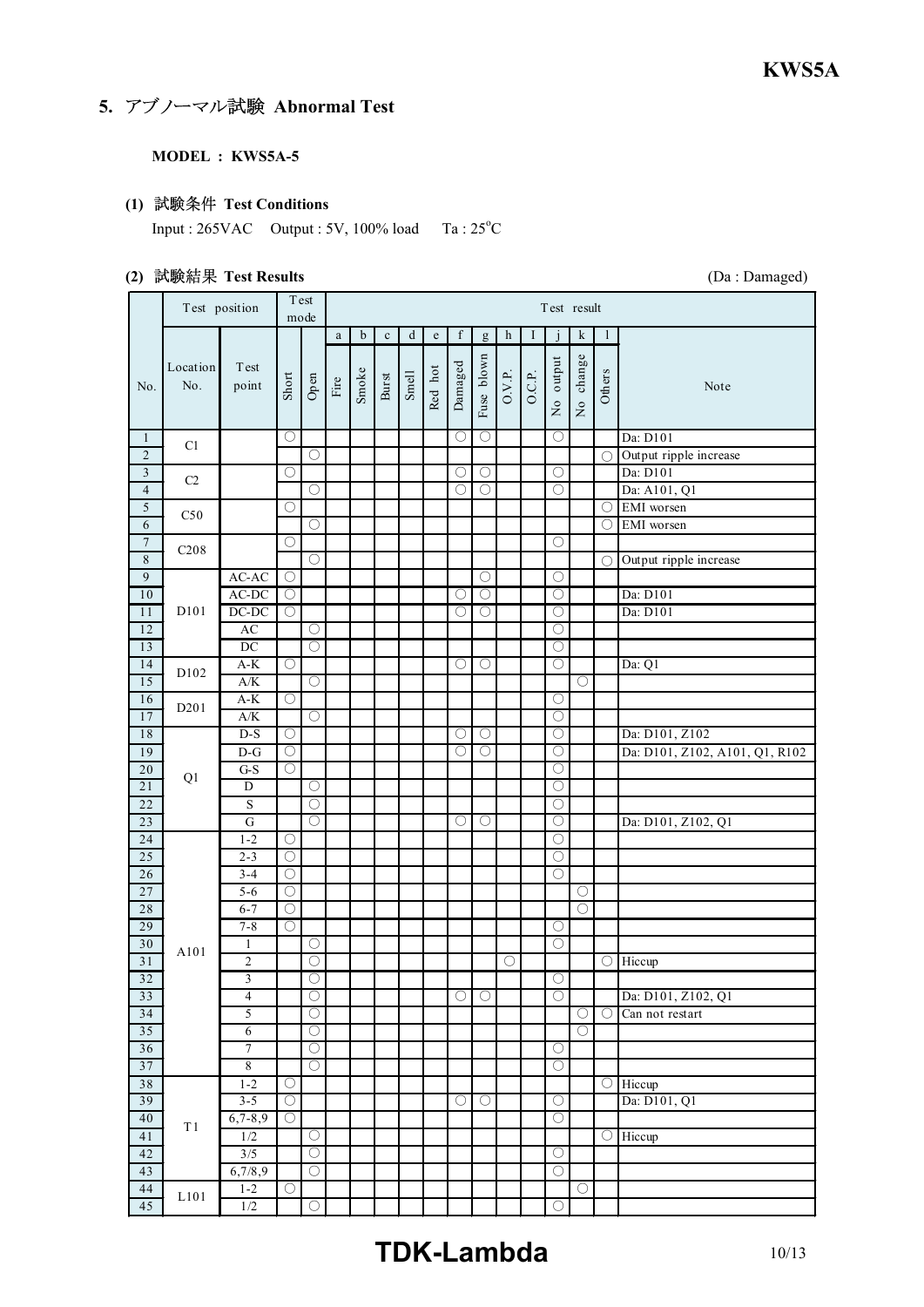# **6. Vibration Test**

# **MODEL : KWS5A**

## **(1) Vibration Test Class**

掃引振動数耐久試験 Frequency variable endurance test

## **(2) Equipment Used**

SHINKEN (株) 製 G14-701 SHINKEN CORP.

# **(3) Test Conditions**

| · 周波数範囲         | : $10 \sim 55$ Hz                             | ・振動方向       | :X, Y, Z    |
|-----------------|-----------------------------------------------|-------------|-------------|
| Sweep frequency |                                               | Direction   |             |
| · 掃引時間          | : 1.0分間                                       | ・試験時間       | :各方向共 1時間   |
| Sweep time      | $1.0$ min                                     | Sweep count | 1 hour each |
| ・振幅             | : $-\bar{x}$ 1.65mm <sub>p-p</sub> (Max. 10G) |             |             |
| Amplitude       | Constant                                      |             |             |

# **(4) Test Method**



# **(5) Acceptable Conditions**

1.破損しない事

Not to be broken.

- 2.試験後の出力に異常がない事 No abnormal output after test.
- **(6) Test Results**

合格 OK

# **TDK-Lambda** 11/13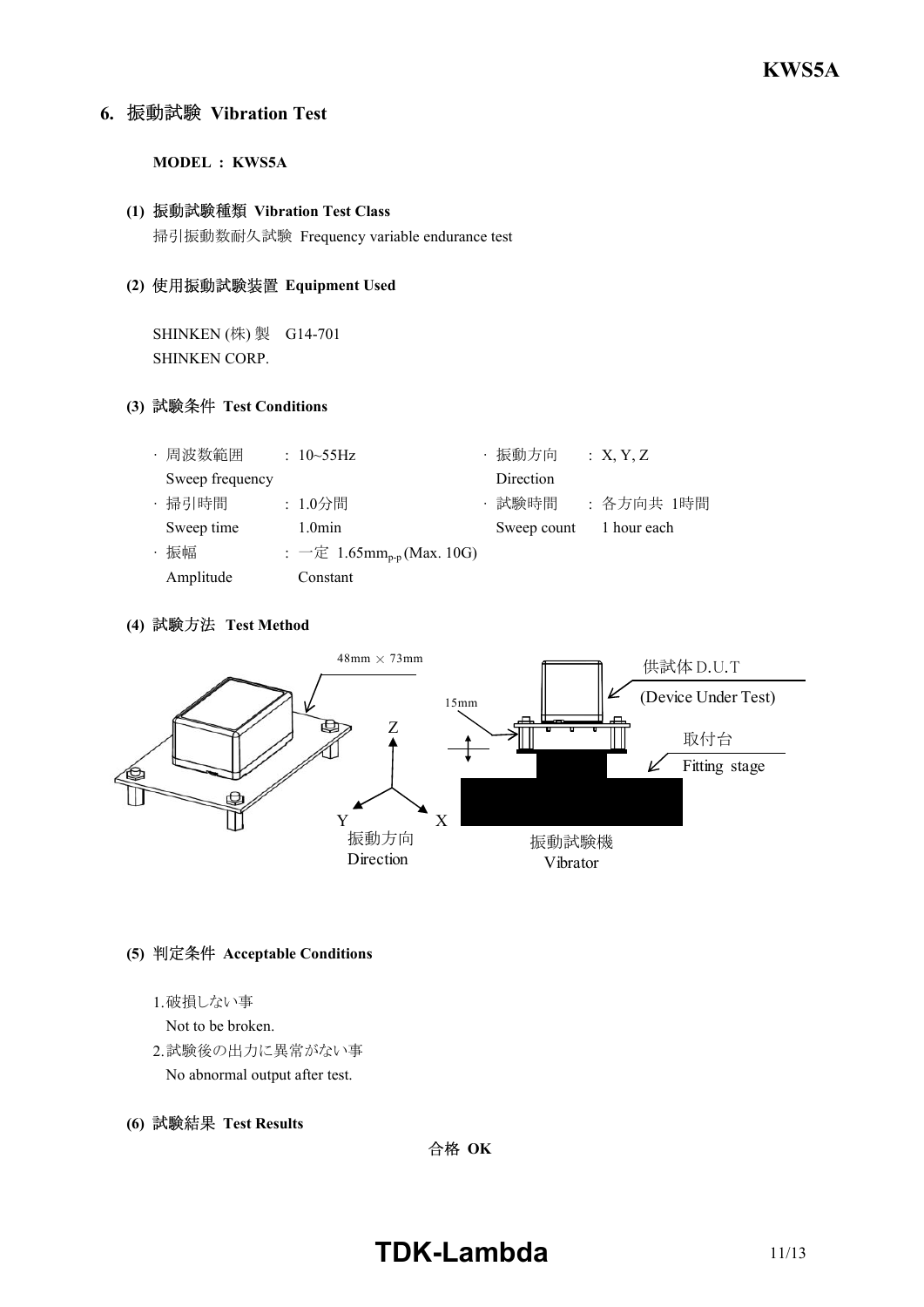# **7. ノイズシミュレート試験 Noise Simulate Test**

## **MODEL : KWS5A**

#### **(1) Test Circuit and Equipment**



Equipment Used (Noise simulator) ノイズ研究所製 INS410 Noise Laboratory Co.,LTD

# **(2) Test Conditions**

| ・入力電圧               | $: 100, 230$ VAC    | ・ノイズ雷圧         | $\therefore$ 0~2kV         |
|---------------------|---------------------|----------------|----------------------------|
| Input voltage       |                     | Noise level    |                            |
| · 出力電圧              | : 定格                | ・位相            | : $0 \sim 360 \text{ deg}$ |
| Output voltage      | Rated               | Phase          |                            |
| · 出力電流              | $: 0\%, 100\%$      | ・極性            | $: +,-$                    |
| Output current      |                     | Polarity       |                            |
| · 周囲温度              | $: 25^{\circ}C$     | ・印加モード         | ・ノーマル                      |
| Ambient temperature |                     | Mode           | Normal                     |
| ・パルス幅               | : $50 \sim 1000$ ns | ・トリガ選択         | $:$ Line                   |
| Pulse width         |                     | Trigger select |                            |

# **(3) Acceptable Conditions**

1.試験中、5%を超える出力電圧の変動のない事

The regulation of output voltage must not exceed 5% of initial value during test.

- 2.試験後の出力電圧は初期値から変動していない事 The output voltage must be within the regulation of specification after the test.
- 3.発煙・発火のない事 Smoke and fire are not allowed.
- **(4) Test Results**

合格 OK

# **TDK-Lambda** 12/13